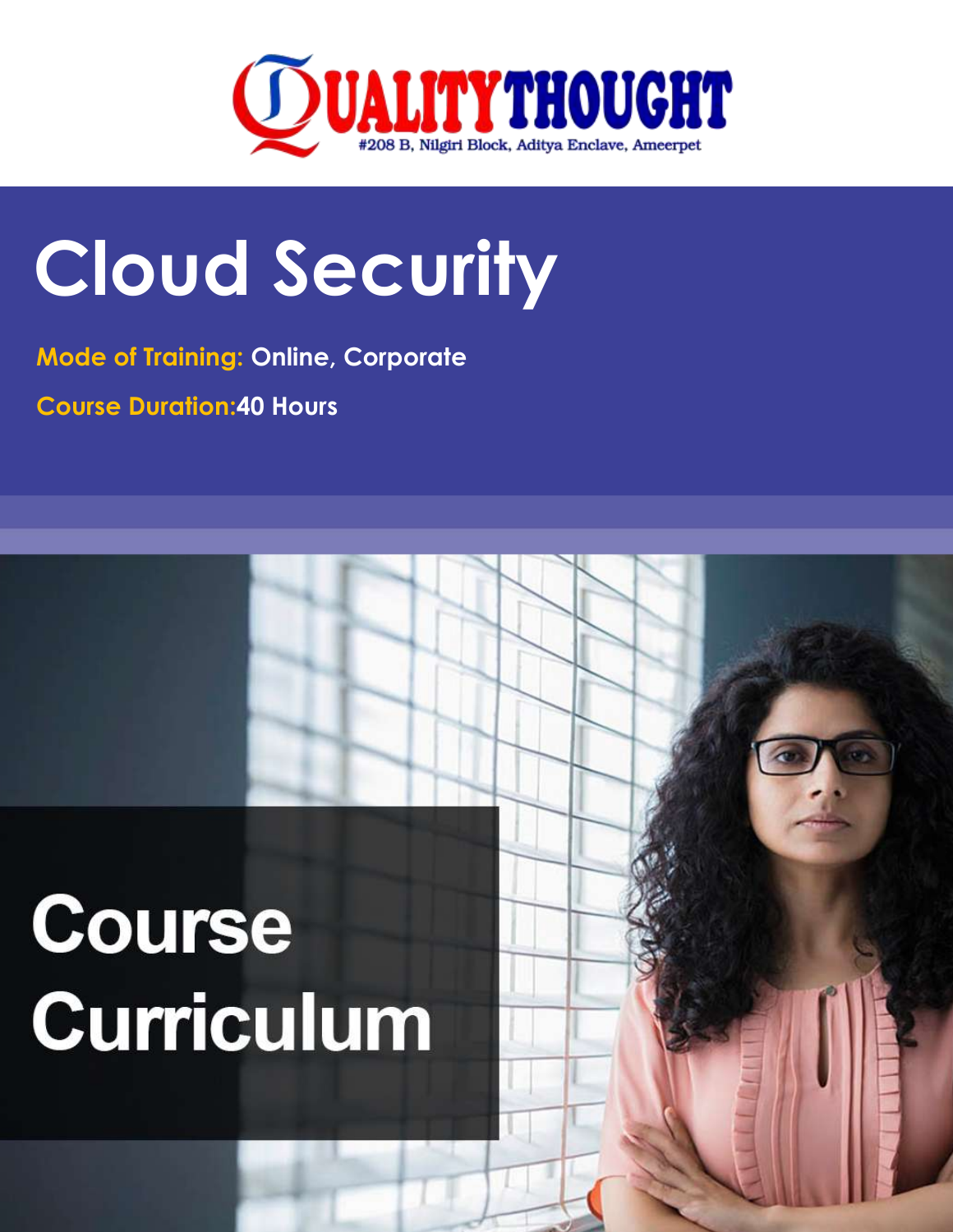## **Domain 1 Introduction to IT Security**

The goal of this domain is to provide you with a brief introduction to some basic security concepts that are integral to all security professionals and will help you understand the cloud security concepts with ease. This will also help aspirants who are new to the IT security world. Below are the concepts covered in this domain:

- > Least Privilege
- > Defense in Depth
- $\triangleright$  Confidentiality, Integrity, Availability
- > Cryptography
- $\triangleright$  Certificates
- $\triangleright$  Physical Security
- $\triangleright$  Risk Management
- ▶ Business Continuity and Disaster Management
	- $\checkmark$  Basic Security Concepts
	- $\checkmark$  Risk Management
	- $\checkmark$  Business Continuity and Disaster Recovery

## **Domain 2 Architectural Concepts and Design Requirements**

The goal of the Architectural Concepts and Design Requirements domain is to provide you with knowledge of the building blocks necessary to develop cloud-based systems. You will be introduced to cloud computing concepts regarding topics such as the customer, provider, partner, measured services, scalability, virtualization, storage, and networking. You will also be able to understand the cloud reference architecture based on activities defined by industry-standard documents. Lastly, you will gain knowledge in relevant security and design principles for cloud computing, including secure data lifecycle and cost-benefit analysis of cloud-based systems. Platform and the data handling aspects of the platform

- Cloud Computing Concepts
- ▶ Cloud Reference Architecture
- $\triangleright$  Security Concepts Relevant to Cloud Computing
- ▶ Design Principles of Secure Cloud Computing
- $\triangleright$  Identifying Trusted Cloud Services
- Cloud Architecture Models
	- Cloud Computing Concepts
		- Cloud Computing Definitions
		- Cloud Computing Roles
		- Key Cloud Computing Characteristics
		- Building-Block Technologies
	- Cloud Reference Architecture
		- Cloud Computing Activities
		- Cloud Service Capabilities
		- Cloud Service Categories
		- Cloud Deployment Models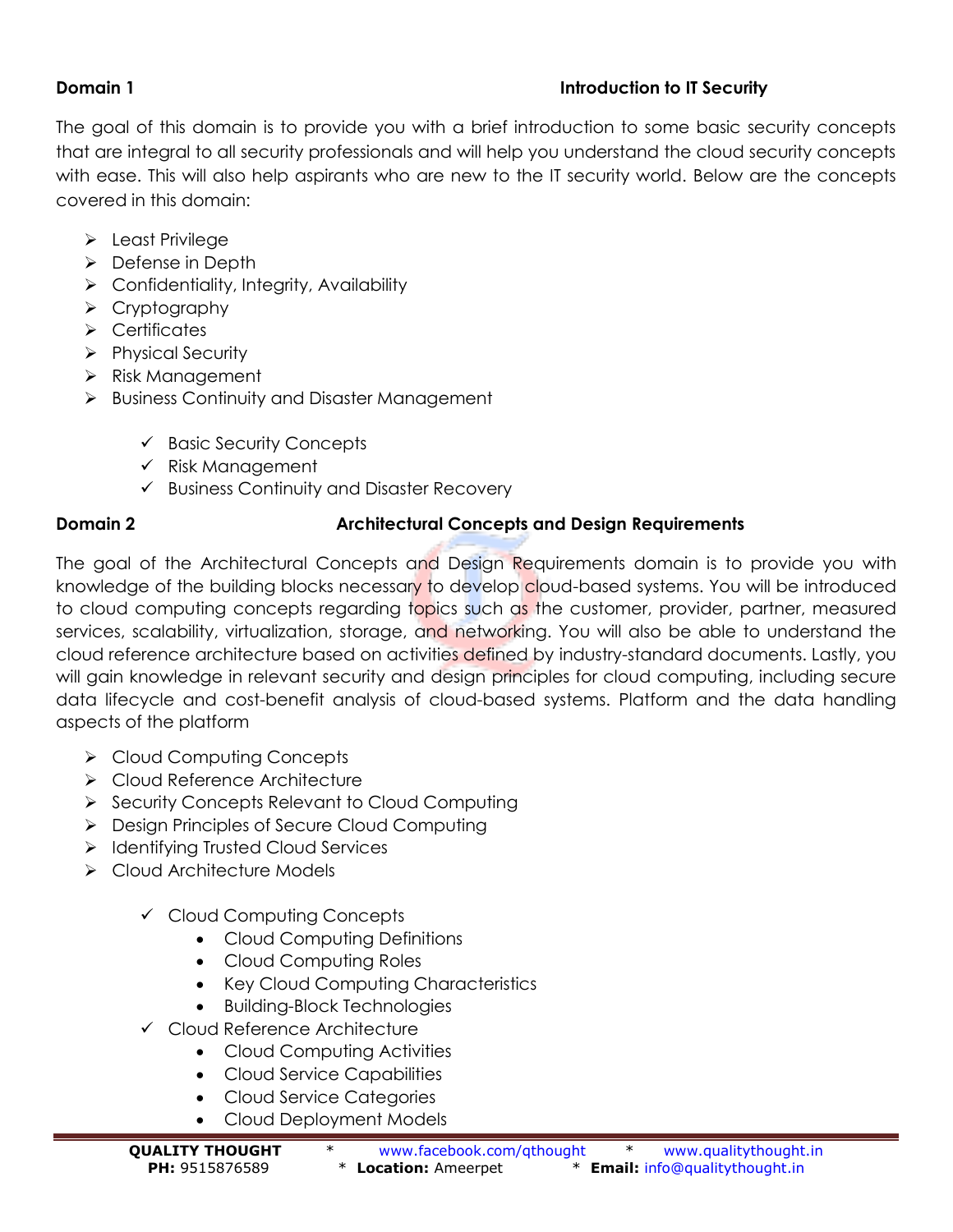- Cloud Cross-Cutting Aspects
- $\checkmark$  Security Concepts Relevant to Cloud Computing
	- Cryptography
	- Access Control
	- Data and Media Sanitation
	- Network Security
	- Virtualization Security
	- Common Threats
	- Security Considerations for the Different Cloud Categories
- Design Principles of Secure Cloud Computing
	- Cloud Secure Data Lifecycle
	- Cloud-Based Business Continuity/Disaster Recovery Planning
	- Cost–Benefit Analysis
- $\checkmark$  Identify Trusted Cloud Services
	- Certification Against Criteria
	- System/Subsystem Product Certifications
	- ISO/IEC 27001 and 27001:2013
	- $\bullet$  NIST SP 800-53
	- Payment Card Industry Data Security Standard (PCI DSS)
	- $\bullet$  SOC 1, SOC 2, and SOC 3
	- Common Criteria
	- $\bullet$  FIPS 140-2
- Cloud Architecture Models
	- Sherwood Applied Business Security Architecture (SABSA)
	- **•** IT Infrastructure Library (ITIL)
	- The Open Group Architecture Framework (TOGAF)
	- NIST Cloud Technology Roadmap

## **Domain 3 Cloud Data Security**

The goal of the Cloud Data Security domain is to provide you with knowledge of the types of controls necessary to administer various levels of confidentiality, integrity, and availability, regarding securing data in the cloud. You will gain knowledge on topics of data discovery and classification techniques; digital rights management; privacy of data; data retention, deletion, and archiving; data event logging, chain of custody and non-repudiation; and the strategic use of security information and event management.

- ▶ Understanding the Cloud Data Lifecycle
- ▶ Design and Implement Cloud Data Storage Architectures
- ▶ Design and Apply Data Security Strategies
- ▶ Data Discovery and Classification Techniques
- Relevant Jurisdictional Data Protections for PII
- $\triangleright$  Data Rights Management
- ▶ Data Retention, Deletion and Archiving Policies
- $\triangleright$  Auditability, Traceability and Accountability of Data Events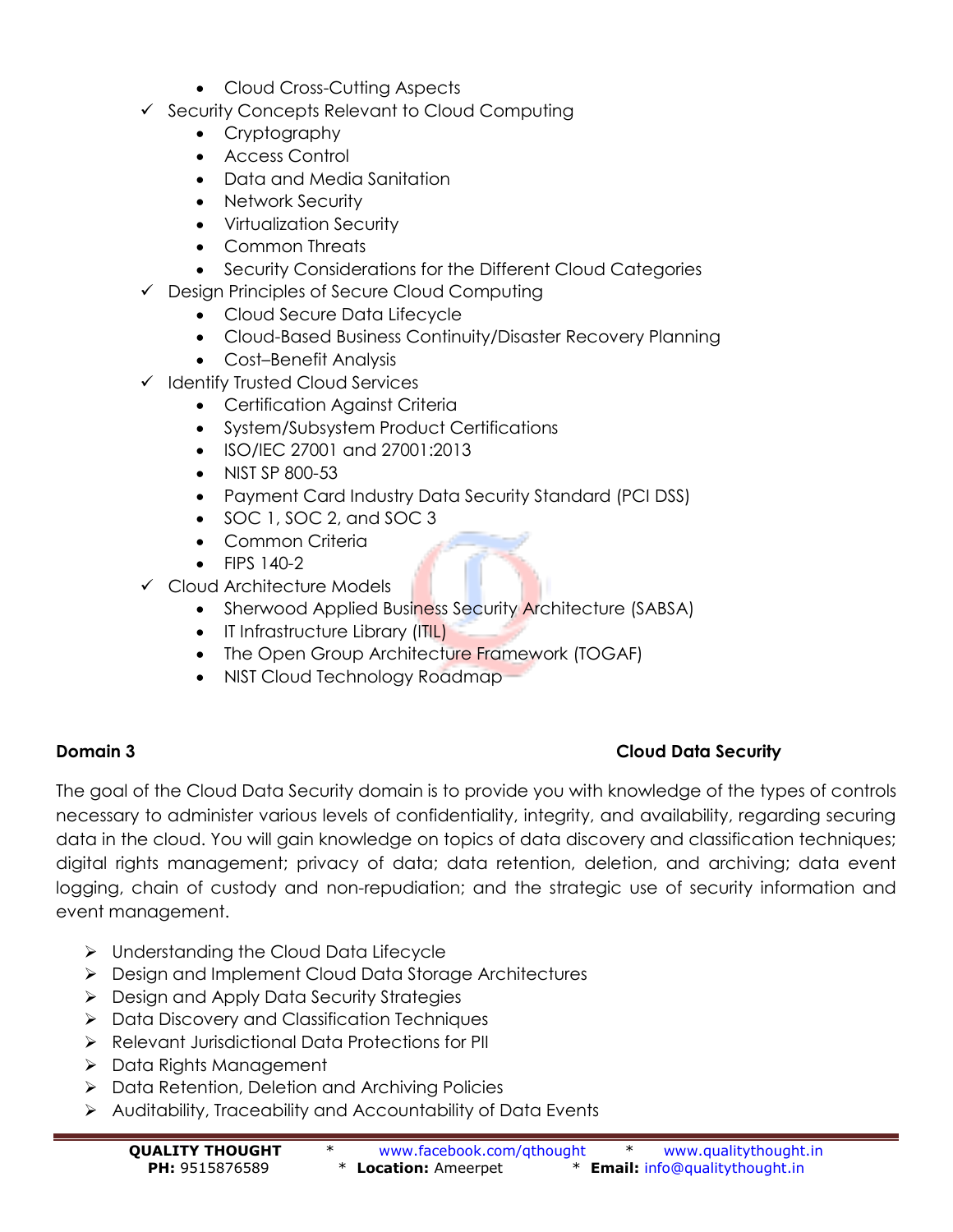- $\checkmark$  Understanding the Cloud Data Lifecycle
	- Phases
- Design and Implement Cloud Data Storage Architectures
	- Storage Types
	- Threats to Storage Types
	- Technologies Available to Address Threats
- $\checkmark$  Design and Apply Data Security Strategies
	- Encryption
	- Key Management
	- Masking/Obfuscation / Anonymization
	- Tokenization
	- Application of Technologies
	- Emerging Technologies
- $\checkmark$  Data Discovery and Classification Techniques
	- Data Discovery
	- Classification
- $\checkmark$  Relevant Jurisdictional Data Protections for Personally Identifiable Information
	- Data Privacy Acts
	- Privacy Roles and Responsibilities
	- Implementation of Data Discovery
	- Classification of Discovered Sensitive Data
	- Mapping and Definition of Controls
	- Application of Defined Controls
- $\checkmark$  Data Rights Management
	- Data Rights Objectives
	- Tools
- $\checkmark$  Data Retention, Deletion, and Archiving Policies
	- Data Retention
	- Data Deletion
	- Data Archivina
- $\checkmark$  Auditability, Traceability, and Accountability of Data Events
	- Definition of Event Sources
	- Identity Attribution Requirements
	- Data Event Logging
	- Storage and Analysis of Data Events
	- Continuous Optimizations
	- Chain of Custody and Nonrepudiation

## **Domain 4 Cloud Platform and Infrastructure Security**

The goal of the Cloud Platform and Infrastructure Security domain is to provide you with knowledge regarding both the physical and virtual components of the cloud infrastructure. You will gain knowledge regarding risk-management analysis, including tools and techniques necessary for maintaining a secure cloud infrastructure. In addition to risk analysis, you will gain an understanding of how to prepare and maintain business continuity and disaster recovery plans, including techniques and concepts for identifying critical systems and lost data recovery. Stepping stones to the cloud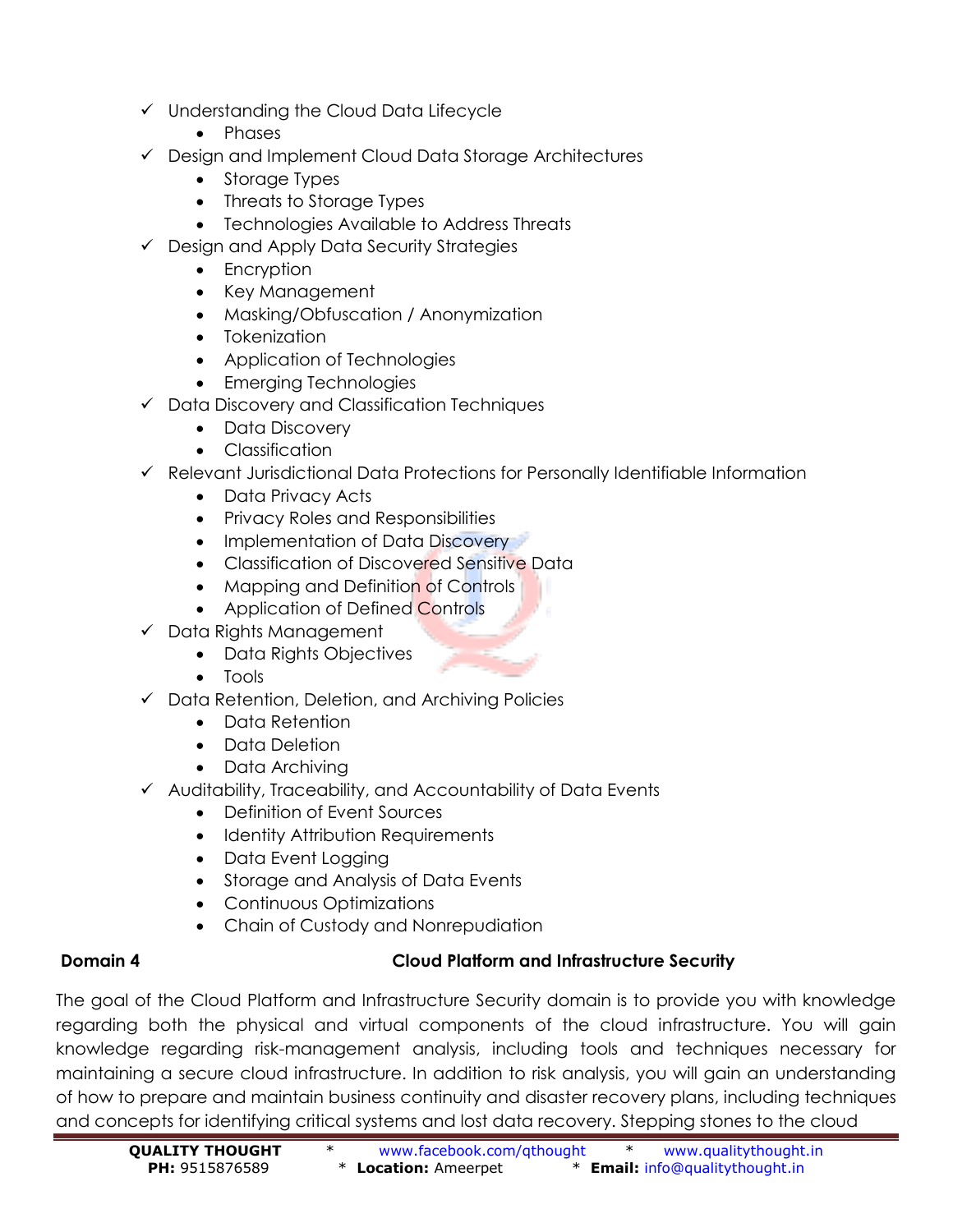- ▶ Cloud Infrastructure Components
- **▶ Risks Associated with Cloud Infrastructure**
- ▶ Design and Plan Security Controls
- Disaster Recovery and Business Continuity Management Planning
	- Cloud Infrastructure Components
		- Physical Environment
		- Networking
		- Computing
		- Virtualization
		- Storage
		- Management Plane
	- $\checkmark$  Risks Associated with Cloud Infrastructure
		- Risk Assessment and Analysis
		- Virtualization Risks
		- Countermeasure Strategies
	- $\checkmark$  Design and Plan Security Controls
		- Physical and Environmental Protection
		- System and Communication Protection
		- Virtualization Systems Protection
		- Management of Identification, Authentication, and Authorization
		- Auditing
	- $\checkmark$  Disaster Recovery and Business Continuity Management Planning
		- Understanding the Cloud Environment
		- Understanding Business Requirements
		- Understanding Risks
		- Disaster Recovery/Business Continuity Strategy

## **Domain 5 Cloud Application Security**

The goal of the Cloud Application Security domain is to provide you with knowledge as it relates to cloud application security. Through an exploration of the software development lifecycle, you will gain an understanding in utilizing secure software and understand the controls necessary for developing secure cloud environments and program interfaces. You will gain knowledge in identity and access management solutions for the cloud and the cloud application architecture. You'll also learn how to ensure data and application integrity, confidentiality, and availability through cloud software assurance and validation.

- $\triangleright$  Training and Awareness in Application Security
- ▶ Cloud Software Assurance and Validation
- Verified Secure Software
- Understanding the Software Development Lifecycle Process
- Applying the Secure Software Development Lifecycle
- ▶ Cloud Application Architecture
- **Identity and Access Management Solutions**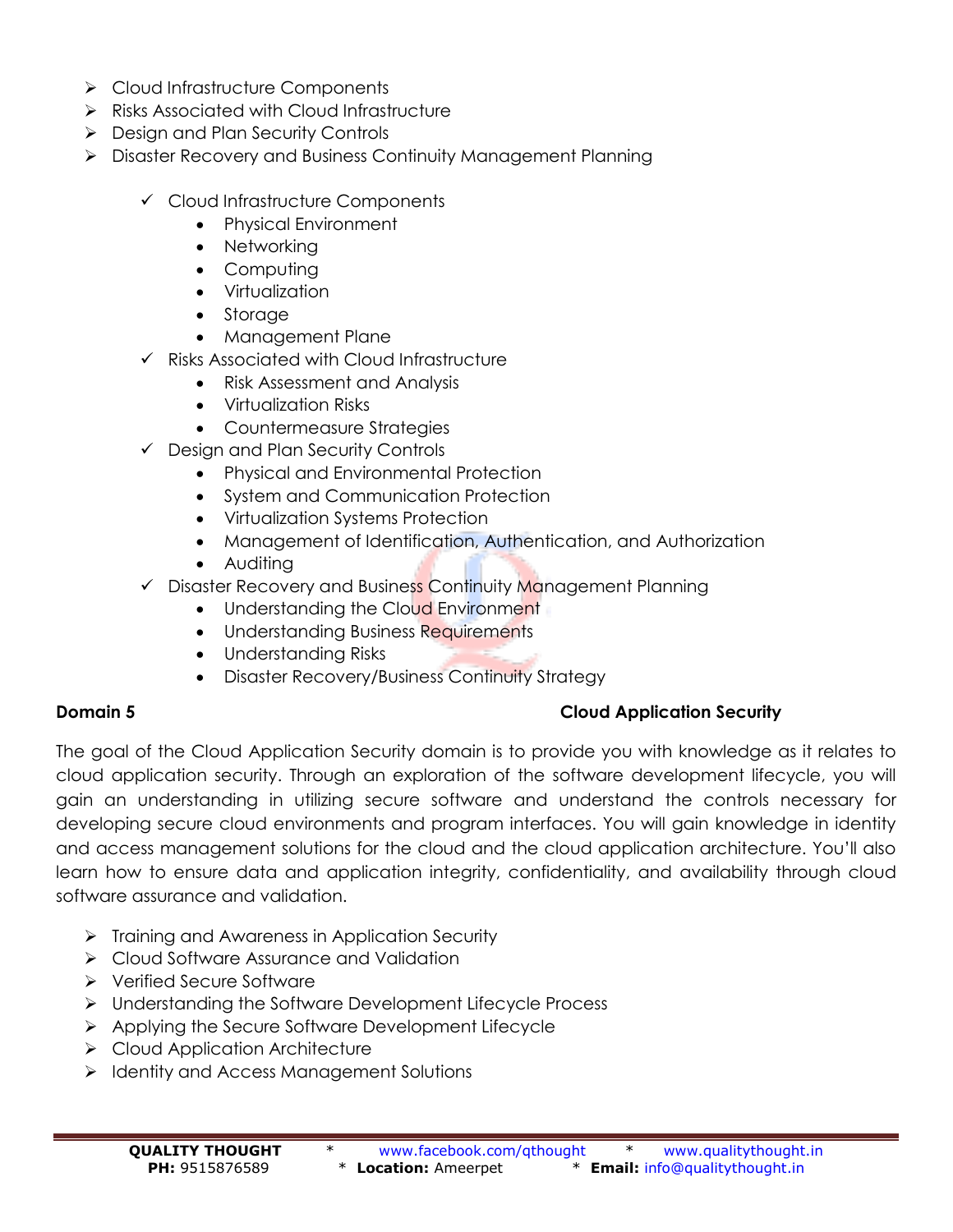- $\checkmark$  Training and Awareness in Application Security
	- Cloud Development Basics
	- Common Pitfalls
	- Common Vulnerabilities
- Cloud Software Assurance and Validation
	- Cloud-Based Functional Testing
	- Cloud Secure Development Lifecycle
	- Security Testing
- $\checkmark$  Verified Secure Software
	- Approved API
	- Supply-Chain Management
	- Community Knowledge
- Understanding the Software Development Lifecycle (SDLC) Process
	- Phases and Methodologies
	- Business Requirements
	- Software Configuration Management and Versioning
- $\checkmark$  Applying the Secure Software Development Lifecycle
	- Cloud-Specific Risks
	- Quality of Service
	- Threat Modeling
- $\checkmark$  Cloud Application Architecture
	- Supplemental Security Devices
	- Cryptography
	- Sandboxing
	- Application Virtualization
- $\checkmark$  Identity and Access Management (IAM) Solutions
	- Federated Identity
	- Identity Providers
	- Single Sign-On
	- Multifactor Authentication

## **Domain 6 Domain 6 Operations**

The goal of the Operations domain is to explain the requirements needed to develop, plan, implement, run, and manage the physical and logical cloud infrastructure. You will gain an understanding of the necessary controls and resources, best practices in monitoring and auditing, and the importance of risk assessment in both the physical and logical cloud infrastructures. With an understanding of specific industry compliance and regulations, you will know how to protect resources, restrict access, and apply appropriate controls in the cloud environment.

- $\triangleright$  Support the Planning Process of Data Center Design
- $\triangleright$  Implement and Build the Physical Infrastructure for Cloud Environment
- Run and Manage the Physical Infrastructure for Cloud Environment
- ▶ Build the Logical Infrastructure for Cloud Environment
- Run and Manage the Logical Infrastructure for Cloud Environment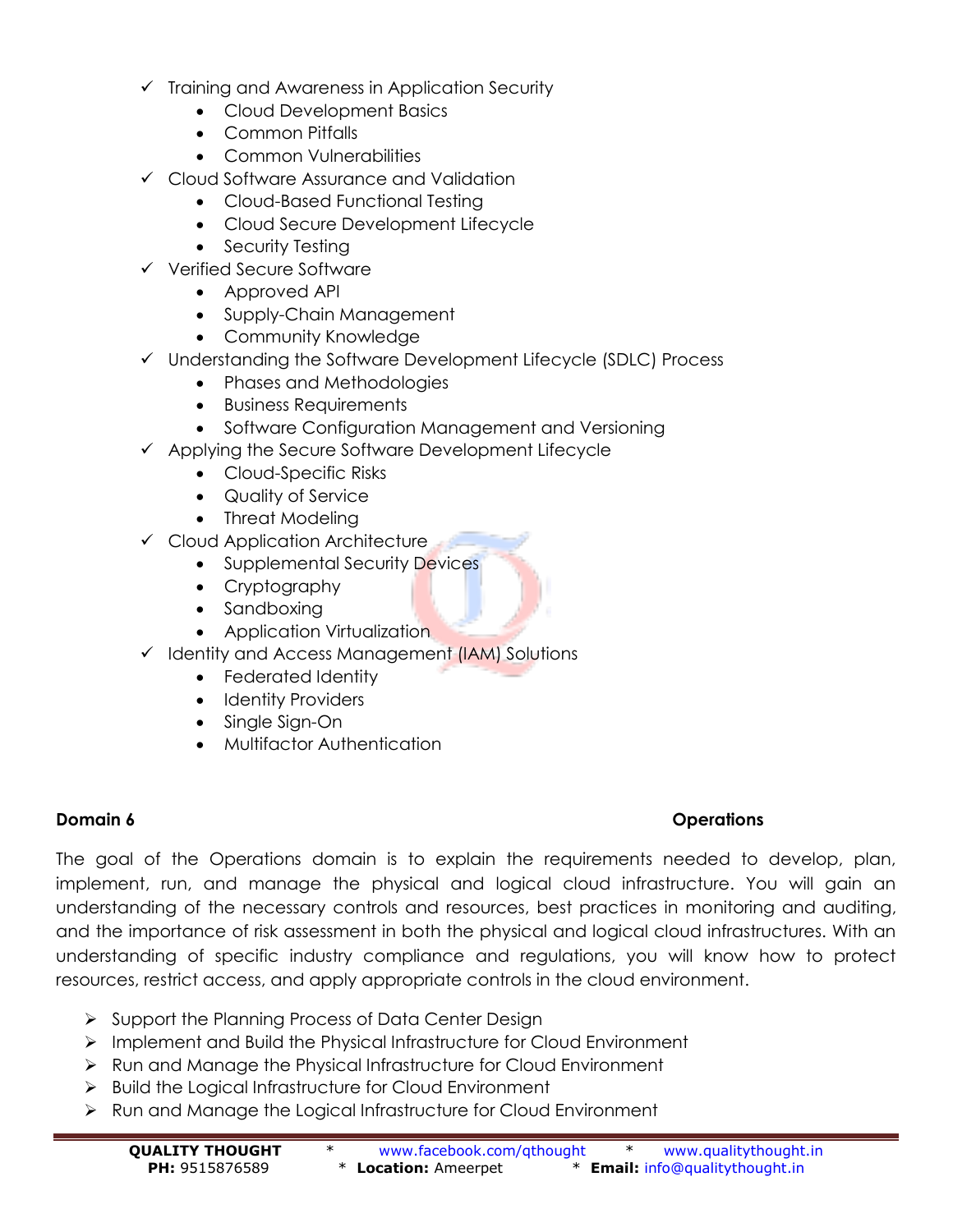- $\triangleright$  Ensure Compliance with Regulations and Controls
- Conduct Risk Assessment for Physical and Logical Infrastructure
- Understanding of Collection, Acquisition, and Preservation of Digital Evidence
- ▶ Manage Communication with Relevant Parties
	- $\checkmark$  Support the Planning Process for the Data Center Design
		- Logical Design
		- Physical Design
		- Environmental Design
	- $\checkmark$  Implement and Build the Physical Infrastructure for the Cloud Environment
		- Secure Configuration of Hardware-Specific Requirements
		- Installation and Configuration of Virtualization Management Tools
	- $\checkmark$  Run the Physical Infrastructure for the Cloud Environment
		- Configuration of Access Control for Local Access
		- Securing Network Configuration
		- OS Hardening via the Application of Baselines
		- Availability of Standalone Hosts
		- Availability of Clustered Hosts
	- $\checkmark$  Manage the Physical Infrastructure for the Cloud Environment
		- Configuring Access Controls for Remote Access
		- OS Baseline Compliance Monitoring and Remediation
		- Patch Management
		- Performance Monitoring
		- Hardware Monitoring
		- Backup and Restore of Host Configuration
		- Implementation of Network Security Controls
		- Log Capture and Analysis
		- Management Plan
	- $\checkmark$  Build the Logical Infrastructure for the Cloud Environment
		- Secure Configuration of Virtual Hardware–Specific Requirements
		- Installation of Guest Operating System Virtualization Toolsets
		- un the Logical Infrastructure for the Cloud Environment
		- Secure Network Configuration
		- OS Hardening via Application of Baselines
		- Availability of the Guest Operating System
	- $\checkmark$  Manage the Logical Infrastructure for the Cloud Environment
		- Access Control for Remote Access
		- OS Baseline Compliance Monitoring and Remediation
		- Patch Management
		- Performance Monitoring
		- Backup and Restore of Guest OS Configuration
		- Implementation of Network Security Controls
		- Log Capture and Analysis
		- Management Plan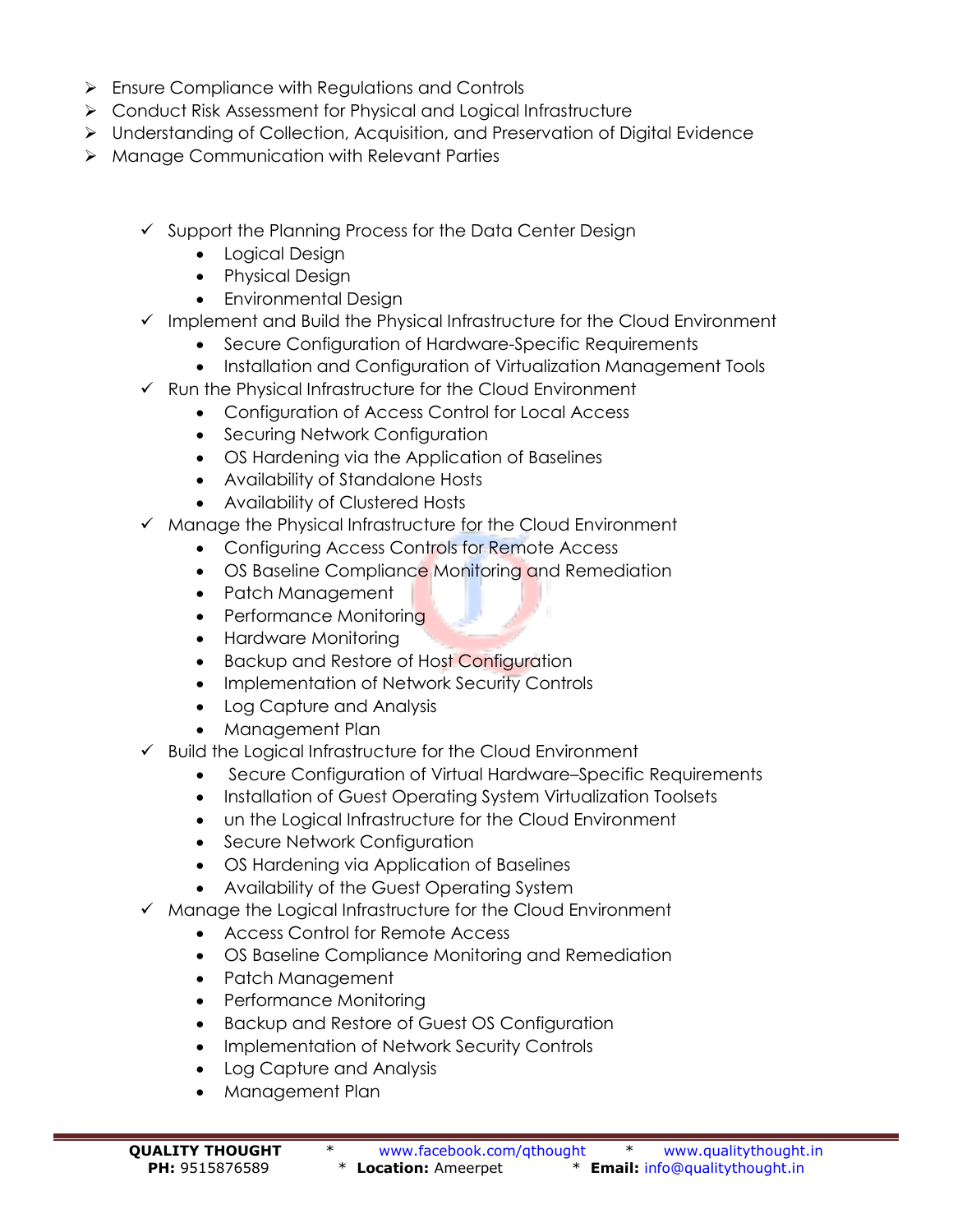- $\checkmark$  Ensure Compliance with Regulations and Controls
	- Change Management
	- Continuity Management
	- Information Security Management
	- Continual Service Improvement Management
	- Incident Management
	- Problem Management
	- Release and Deployment Management
	- Configuration Management
	- Service Level Management
	- Availability Management
	- Capacity Management
- Conduct Risk Assessment for the Logical and Physical Infrastructure
	- Framing Risk
	- Assessing Risk
	- Responding to Risk
	- Monitoring Risk
- $\checkmark$  Understand the Collection, Acquisition, and Preservation of Digital Evidence
	- Proper Methodologies for the Forensic Collection of Data
	- Evidence Management
- $\checkmark$  Manage Communication with Relevant Parties
	- Vendors
	- Customers
	- Partners
	- Regulators
	- Other Stakeholders

## **Domain 7 Legal and Compliance Domain**

The goal of the Legal and Compliance domain is to provide you with an understanding of how to approach the various legal and regulatory challenges unique to cloud environments. To achieve and maintain compliance it is important to understand the audit processes utilized within a cloud environment, including auditing controls, assurance issues, and the specific reporting attributes. You will gain an understanding of ethical behaviour and required compliance within regulatory frameworks, which includes investigative techniques for crime analysis and evidence-gathering methods. Enterprise risk considerations and the impact of outsourcing for design and hosting are also explored.

- ▶ Legal Requirements and Unique Risks within Cloud Environment
- $\triangleright$  Privacy Issues and Jurisdictional Variation
- Audit Processes, Methodologies and Required Adaptations for Cloud Environment
- **Implications of Cloud to Enterprise Risk Management**
- ▶ Outsourcing and Cloud Contract Design
- Executive Vendor Management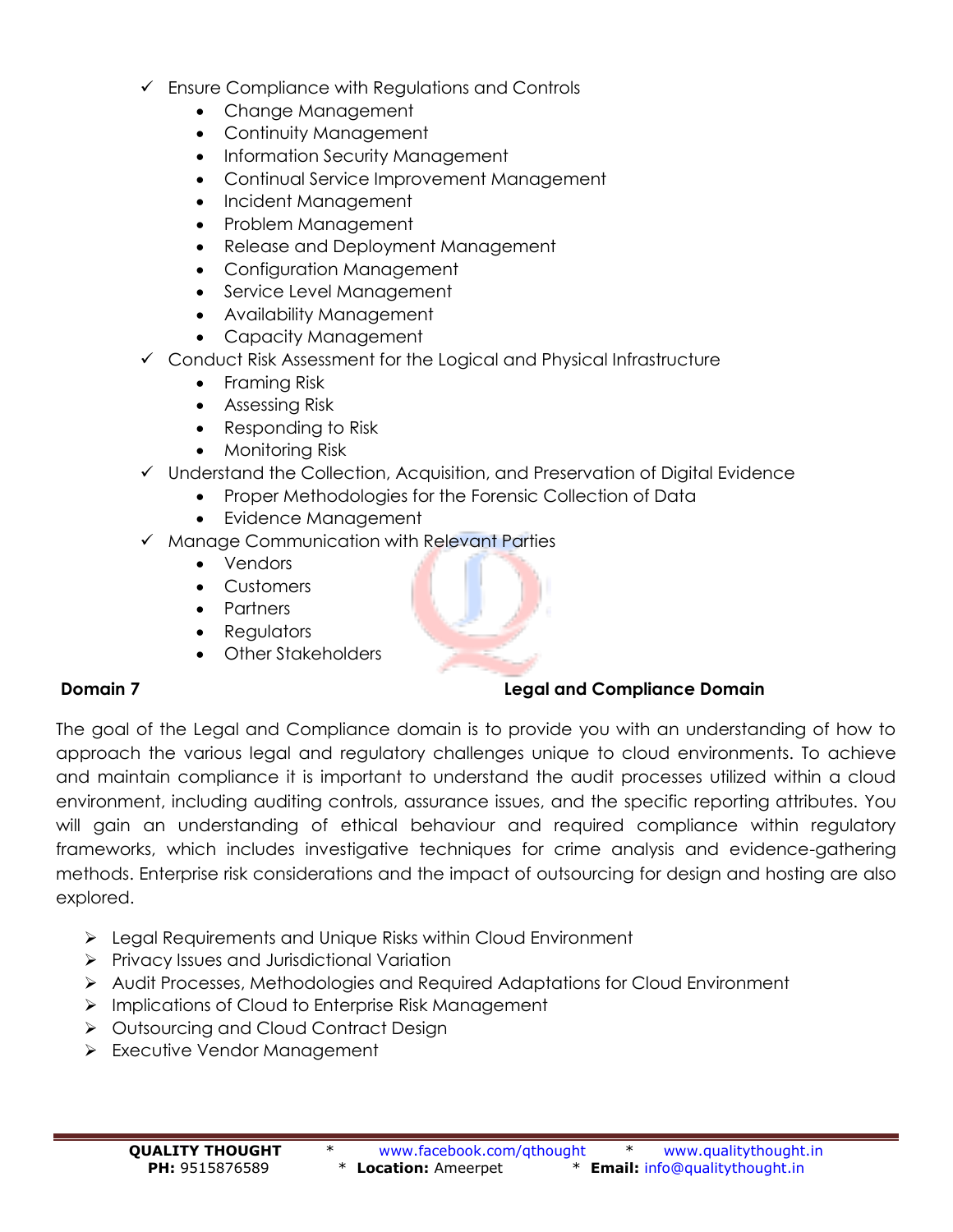- $\checkmark$  Legal Requirements and Unique Risks Within the Cloud Environment
	- International Legislation Conflicts
	- Appraisal of Legal Risks Specific to Cloud Computing
	- Legal Controls
	- eDiscovery
	- Forensics Requirements
- $\checkmark$  Privacy Issues and Jurisdictional Variation
	- Difference Between Contractual and Regulated PII
	- Country-Specific Legislation Related to PII and Data Privacy
	- Differences Among Confidentiality, Integrity, Availability, and Privacy
- $\checkmark$  Audit Processes, Methodologies, and Required Adaptions for a Cloud Environment
	- Internal and External Audit Controls
	- Impact of Requirements Programs by the Use of Cloud
	- Assurance Challenges of Virtualization and Cloud
	- Types of Audit Reports
	- Restrictions of Audit Scope Statements
	- Gap Analysis
	- Audit Plan
	- Standards Requirements
	- Internal Information Security Management System (ISMS)
	- Internal Information Security Controls System
	- Policies
	- Identification and Involvement of Relevant Stakeholders
	- Specialized Compliance Requirements for Highly Regulated Industries
	- Impact of Distributed IT Model
- $\checkmark$  Implications of Cloud to Enterprise Risk Management
	- Assess Providers Risk Management
	- Difference Between Data Owner/Controller vs. Data Custodian/Processor
	- Risk Mitigation
	- Different Risk Frameworks
	- Metrics for Risk Management
	- Assessment of the Risk Environment
- Outsourcing and Cloud Contract Design
	- Business Requirements
	- Vendor Management
	- Contract Management
- Executive Vendor Management
	- Supply-Chain Management

### **Last Mile: Project Work**

The goal of project work is to help you get a hold of applying cloud security concepts and principles that you learned throughout this course to real-time scenario. This will be a hands- on exercise which covers real-time scenario.

 $\triangleright$  Project work covering real-time scenarios

| <b>QUALITY THOUGHT</b> | www.facebook.com/gthought | www.qualitythought.in                  |
|------------------------|---------------------------|----------------------------------------|
| <b>PH:</b> 9515876589  | * Location: Ameerpet      | * <b>Email:</b> info@qualitythought.in |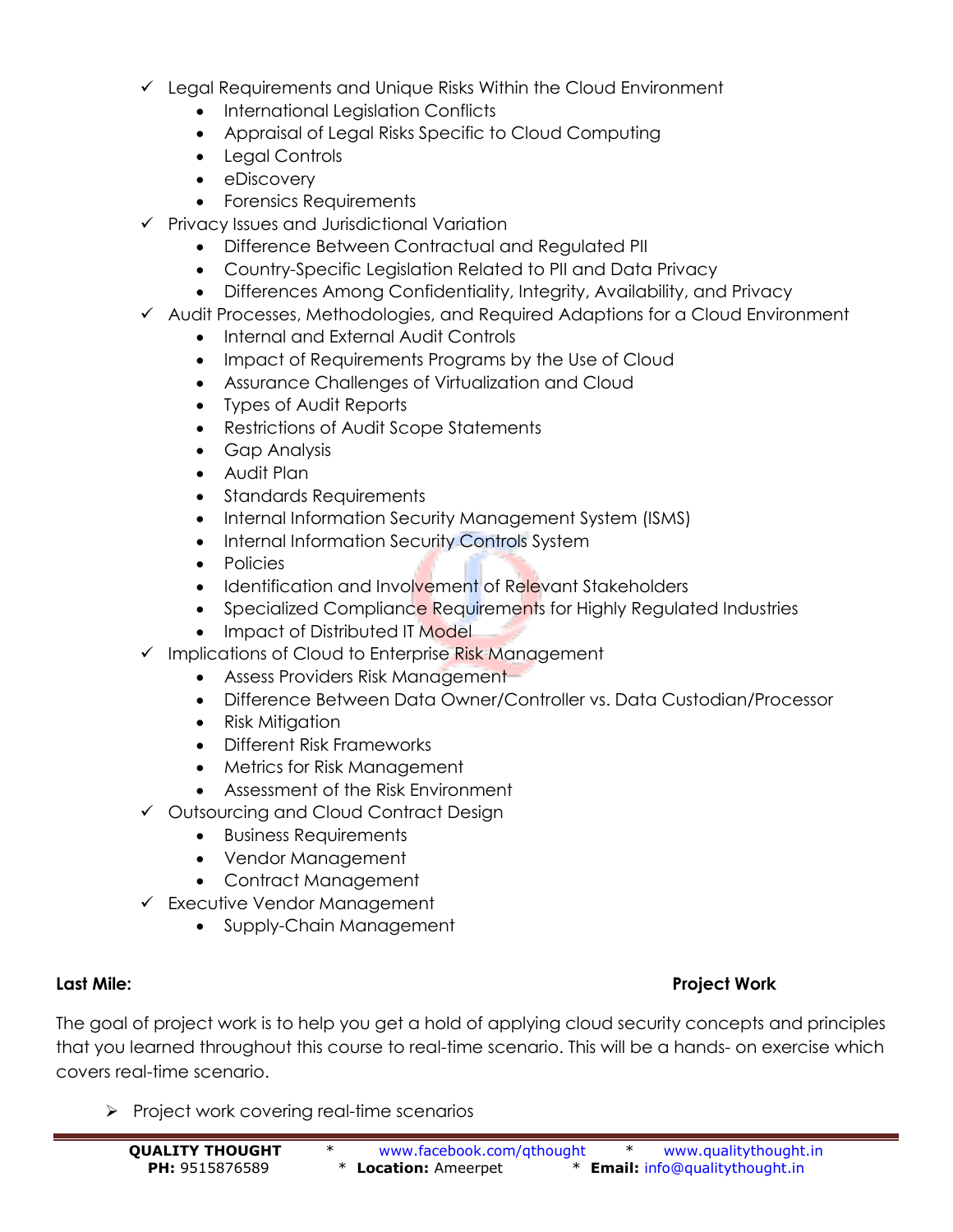## **Supporting Enterprises around the Globe**